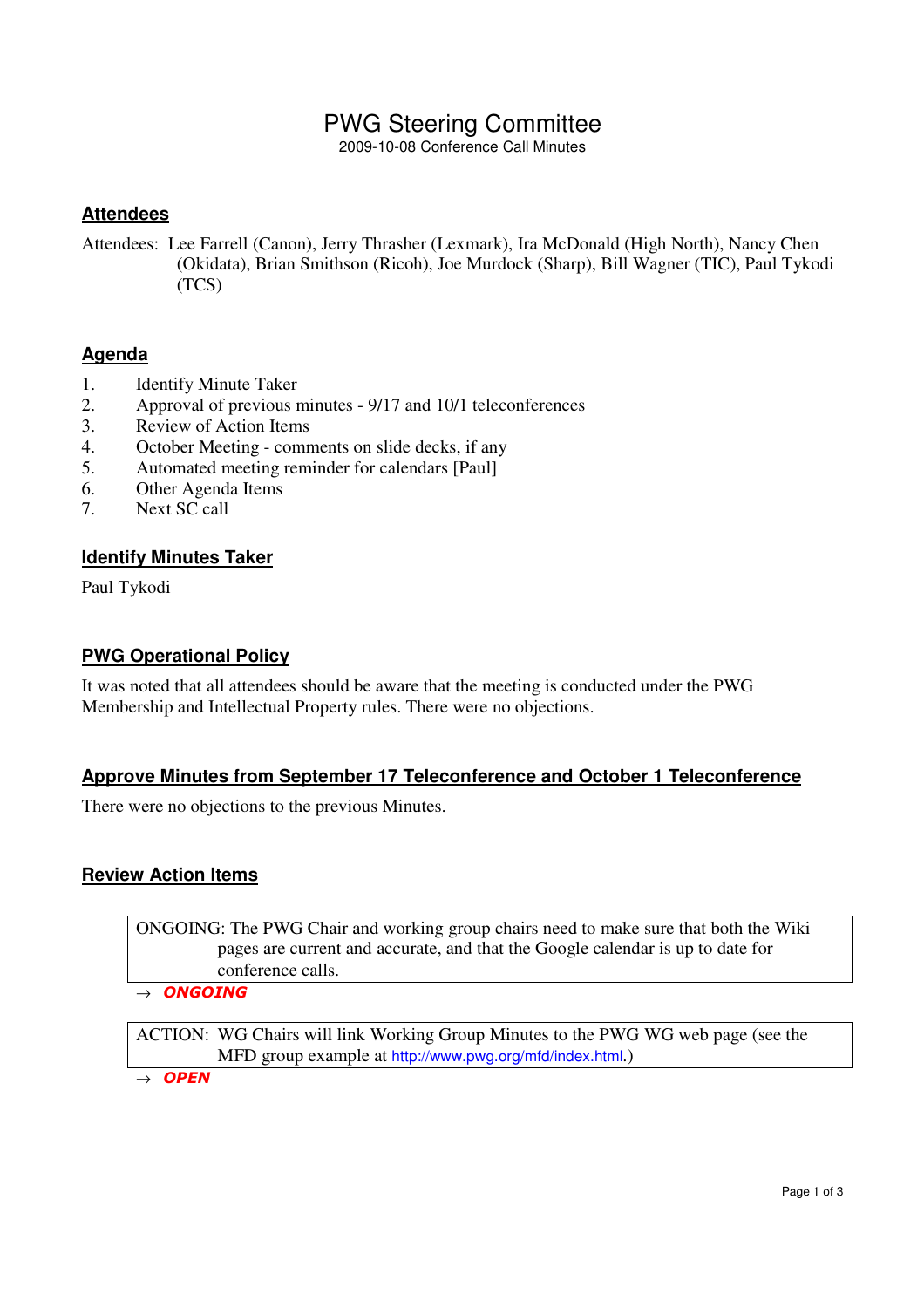# PWG Steering Committee

2009-10-08 Conference Call Minutes

ACTION: Ira will document for the PWG the current IANA Process to be followed when entering a *Section Reference – IANA Considerations* into any documents being considered for promotion to a PWG Standard

 $\rightarrow$  OPEN

ACTION: Rick Landau will make appropriate Website and Wiki changes that will indicate the PDM working group has moved to "inactive" status.

- $\rightarrow$  The Website has been updated, but the Wiki pages still need to be changed.
- $\rightarrow$  OPEN

ACTION: Lee Farrell will send an email to the announce list about the ability of members to attend an August 2010 meeting in Denmark.

 $\rightarrow$  OPEN

ACTION: SC will further investigate current ISO/IEC JTC 1/SC28 work surrounding development of a potential Print Ticket standard and report progress via e-mail and at future SC meeting.

 $\rightarrow$  OPEN

ACTION: Ira McDonald and Pete Zehler will draft a note to encourage the establishment of a relationship with ISO JTC 1.

 $\rightarrow$  NEW

ACTION: Ira McDonald will create a slide for the upcoming F2F Plenary regarding JTC 1/SC28 and help lead discussion on the benefits of establishing a potential relationship with ISO JTC 1 during the plenary

 $\rightarrow$  NEW

ACTION: The PWG has several approved Candidate Standards related to IPP for which there are no IANA registered elements. Harry Lewis and Ira McDonald will draft an IANA considerations document for items that need to be registered with IANA for review by the SC.

 $\rightarrow$  **CLOSED** – both Harry and Ira are resource constrained

- $\rightarrow$  IPPv2 raises priority. PWG standard mandatory operations must be registered with IANA.
- $\rightarrow$  IANA converting registries to XML. This may cause further effort (i.e. delay.)

ACTION: Paul took responsibility for updating the IPP Wiki with appropriate chairperson information and any other adjustments required to bring it into conformance with current PWG policies for the Wiki

 $\rightarrow$  CLOSED

 $\rightarrow$  Mike Sweet volunteered to work on this item for me and I approved the request.